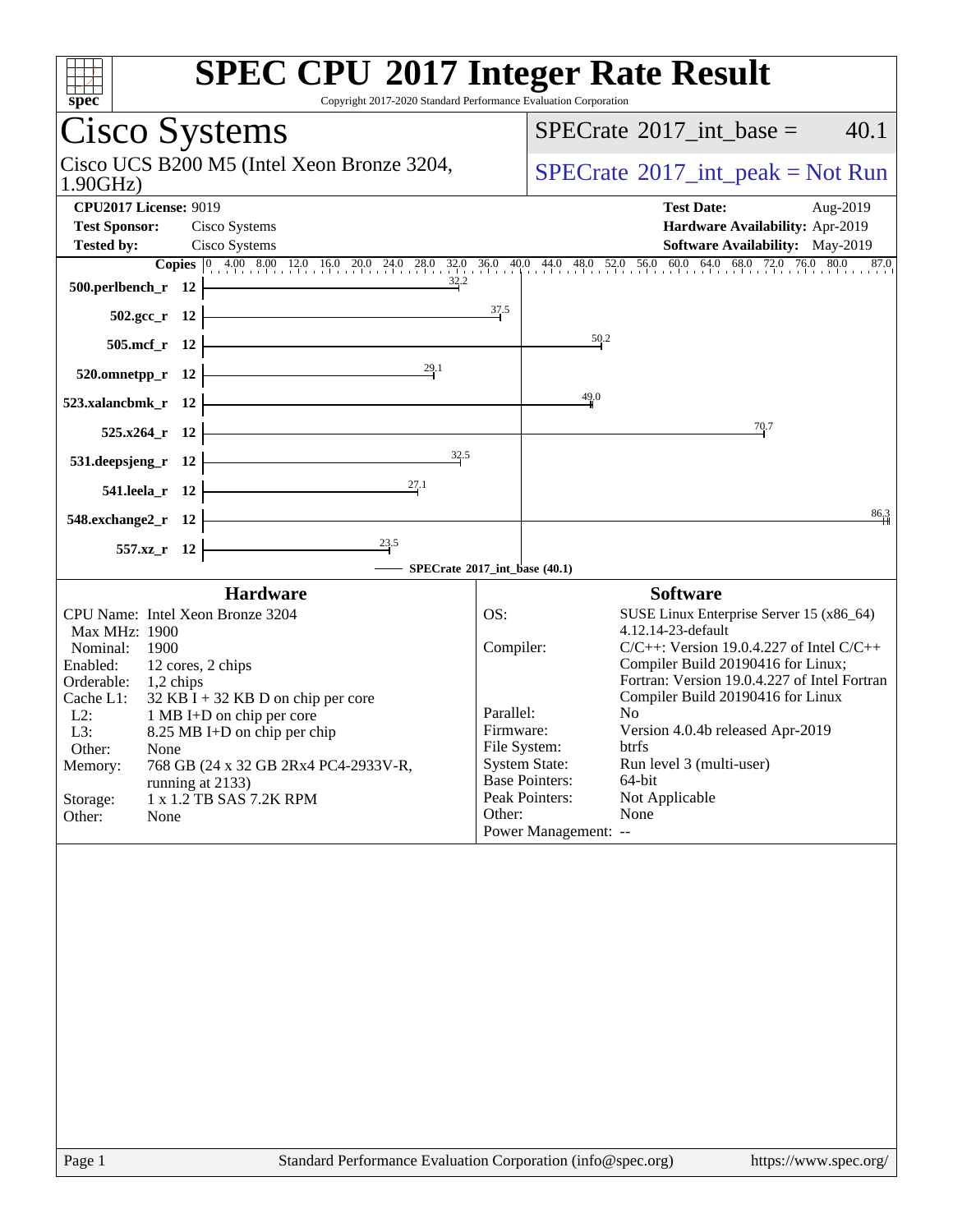

Copyright 2017-2020 Standard Performance Evaluation Corporation

## Cisco Systems

1.90GHz) Cisco UCS B200 M5 (Intel Xeon Bronze 3204,  $\vert$  [SPECrate](http://www.spec.org/auto/cpu2017/Docs/result-fields.html#SPECrate2017intpeak) 2017 int peak = Not Run

[SPECrate](http://www.spec.org/auto/cpu2017/Docs/result-fields.html#SPECrate2017intbase)<sup>®</sup>2017 int base =  $40.1$ 

**[CPU2017 License:](http://www.spec.org/auto/cpu2017/Docs/result-fields.html#CPU2017License)** 9019 **[Test Date:](http://www.spec.org/auto/cpu2017/Docs/result-fields.html#TestDate)** Aug-2019 **[Test Sponsor:](http://www.spec.org/auto/cpu2017/Docs/result-fields.html#TestSponsor)** Cisco Systems **[Hardware Availability:](http://www.spec.org/auto/cpu2017/Docs/result-fields.html#HardwareAvailability)** Apr-2019 **[Tested by:](http://www.spec.org/auto/cpu2017/Docs/result-fields.html#Testedby)** Cisco Systems **[Software Availability:](http://www.spec.org/auto/cpu2017/Docs/result-fields.html#SoftwareAvailability)** May-2019

#### **[Results Table](http://www.spec.org/auto/cpu2017/Docs/result-fields.html#ResultsTable)**

|                                           | <b>Base</b>   |                |                |                | <b>Peak</b> |                |       |               |                |              |                |              |                |              |
|-------------------------------------------|---------------|----------------|----------------|----------------|-------------|----------------|-------|---------------|----------------|--------------|----------------|--------------|----------------|--------------|
| <b>Benchmark</b>                          | <b>Copies</b> | <b>Seconds</b> | Ratio          | <b>Seconds</b> | Ratio       | <b>Seconds</b> | Ratio | <b>Copies</b> | <b>Seconds</b> | <b>Ratio</b> | <b>Seconds</b> | <b>Ratio</b> | <b>Seconds</b> | <b>Ratio</b> |
| 500.perlbench_r                           | 12            | 593            | 32.2           | 593            | 32.2        | 592            | 32.3  |               |                |              |                |              |                |              |
| $502.\text{gcc}$ <sub>r</sub>             | 12            | 453            | 37.5           | 453            | 37.5        | 453            | 37.5  |               |                |              |                |              |                |              |
| $505$ .mcf r                              | 12            | 386            | 50.2           | 386            | 50.2        | 386            | 50.3  |               |                |              |                |              |                |              |
| 520.omnetpp_r                             | 12            | 542            | 29.1           | 542            | 29.1        | 540            | 29.1  |               |                |              |                |              |                |              |
| 523.xalancbmk r                           | 12            | 259            | 49.0           | 258            | 49.1        | 260            | 48.8  |               |                |              |                |              |                |              |
| 525.x264 r                                | 12            | 297            | 70.7           | 297            | 70.8        | 297            | 70.7  |               |                |              |                |              |                |              |
| 531.deepsjeng_r                           | 12            | 423            | 32.5           | 423            | 32.5        | 423            | 32.5  |               |                |              |                |              |                |              |
| 541.leela_r                               | 12            | 735            | 27.0           | 734            | 27.1        | 734            | 27.1  |               |                |              |                |              |                |              |
| 548.exchange2_r                           | 12            | 363            | 86.5           | 364            | 86.3        | 367            | 85.8  |               |                |              |                |              |                |              |
| 557.xz                                    | 12            | 552            | 23.5           | 552            | 23.5        | 552            | 23.5  |               |                |              |                |              |                |              |
| $SPECrate^{\circ}2017$ int base =<br>40.1 |               |                |                |                |             |                |       |               |                |              |                |              |                |              |
| $SPECrate^{\circ}2017$ int peak =         |               |                | <b>Not Run</b> |                |             |                |       |               |                |              |                |              |                |              |

Results appear in the [order in which they were run](http://www.spec.org/auto/cpu2017/Docs/result-fields.html#RunOrder). Bold underlined text [indicates a median measurement](http://www.spec.org/auto/cpu2017/Docs/result-fields.html#Median).

#### **[Submit Notes](http://www.spec.org/auto/cpu2017/Docs/result-fields.html#SubmitNotes)**

 The numactl mechanism was used to bind copies to processors. The config file option 'submit' was used to generate numactl commands to bind each copy to a specific processor. For details, please see the config file.

#### **[Operating System Notes](http://www.spec.org/auto/cpu2017/Docs/result-fields.html#OperatingSystemNotes)**

Stack size set to unlimited using "ulimit -s unlimited"

#### **[General Notes](http://www.spec.org/auto/cpu2017/Docs/result-fields.html#GeneralNotes)**

Environment variables set by runcpu before the start of the run: LD\_LIBRARY\_PATH = "/home/cpu2017/lib/intel64:/home/cpu2017/lib/ia32:/home/cpu2017/je5.0.1-32" Binaries compiled on a system with 1x Intel Core i9-7900X CPU + 32GB RAM memory using Redhat Enterprise Linux 7.5 Transparent Huge Pages enabled by default Prior to runcpu invocation Filesystem page cache synced and cleared with: sync; echo 3> /proc/sys/vm/drop\_caches runcpu command invoked through numactl i.e.: numactl --interleave=all runcpu <etc> NA: The test sponsor attests, as of date of publication, that CVE-2017-5754 (Meltdown) is mitigated in the system as tested and documented. Yes: The test sponsor attests, as of date of publication, that CVE-2017-5753 (Spectre variant 1) is mitigated in the system as tested and documented. Yes: The test sponsor attests, as of date of publication, that CVE-2017-5715 (Spectre variant 2)

**(Continued on next page)**

| Page 2<br>Standard Performance Evaluation Corporation (info@spec.org)<br>https://www.spec.org/ |
|------------------------------------------------------------------------------------------------|
|------------------------------------------------------------------------------------------------|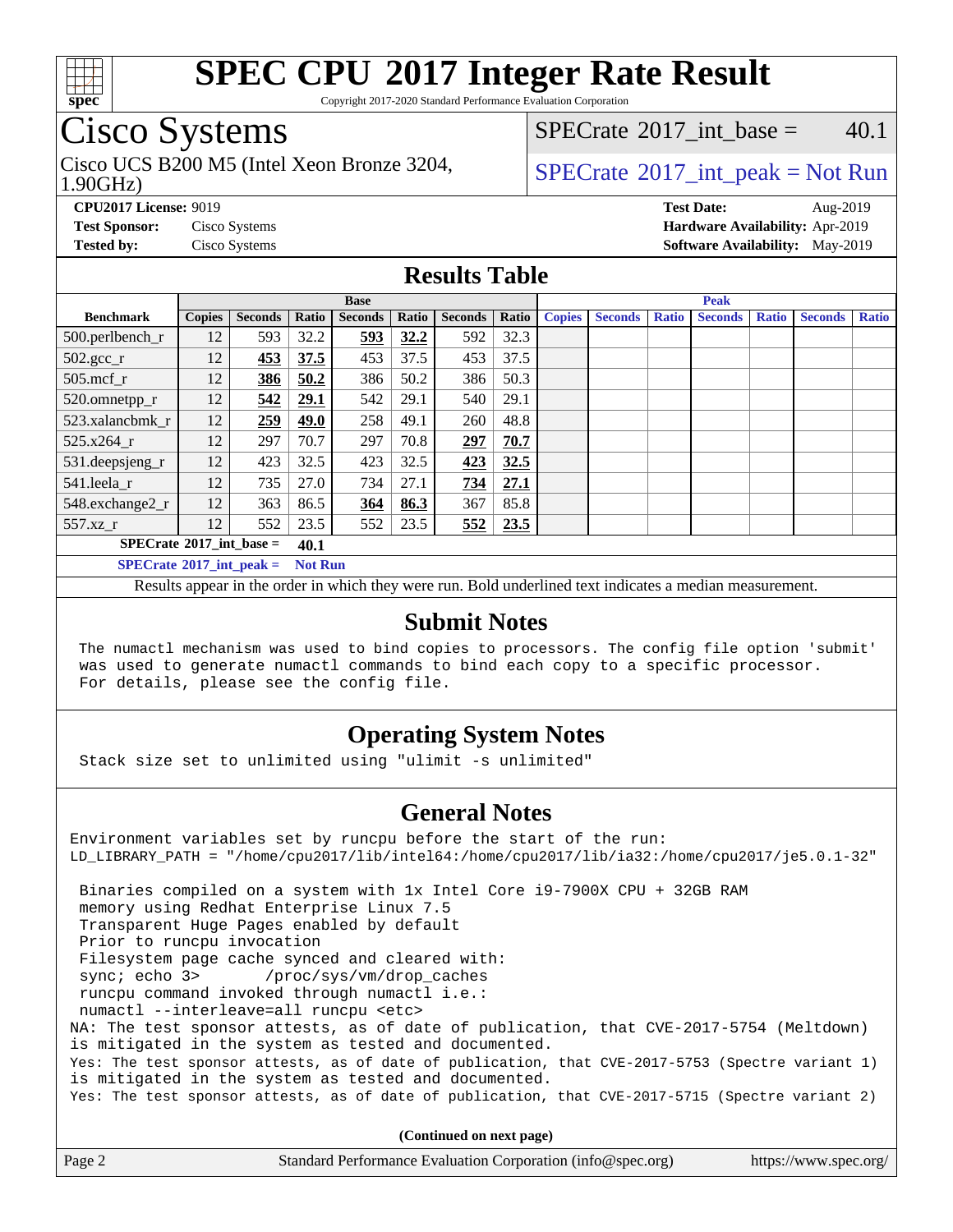

Copyright 2017-2020 Standard Performance Evaluation Corporation

## Cisco Systems

Cisco UCS B200 M5 (Intel Xeon Bronze 3204,  $\vert$  [SPECrate](http://www.spec.org/auto/cpu2017/Docs/result-fields.html#SPECrate2017intpeak) 2017 int peak = Not Run

[SPECrate](http://www.spec.org/auto/cpu2017/Docs/result-fields.html#SPECrate2017intbase)<sup>®</sup>2017 int base =  $40.1$ 

1.90GHz)

**[Test Sponsor:](http://www.spec.org/auto/cpu2017/Docs/result-fields.html#TestSponsor)** Cisco Systems **[Hardware Availability:](http://www.spec.org/auto/cpu2017/Docs/result-fields.html#HardwareAvailability)** Apr-2019 **[Tested by:](http://www.spec.org/auto/cpu2017/Docs/result-fields.html#Testedby)** Cisco Systems **[Software Availability:](http://www.spec.org/auto/cpu2017/Docs/result-fields.html#SoftwareAvailability)** May-2019

**[CPU2017 License:](http://www.spec.org/auto/cpu2017/Docs/result-fields.html#CPU2017License)** 9019 **[Test Date:](http://www.spec.org/auto/cpu2017/Docs/result-fields.html#TestDate)** Aug-2019

#### **[General Notes \(Continued\)](http://www.spec.org/auto/cpu2017/Docs/result-fields.html#GeneralNotes)**

is mitigated in the system as tested and documented.

#### **[Platform Notes](http://www.spec.org/auto/cpu2017/Docs/result-fields.html#PlatformNotes)**

BIOS Settings:

Page 3 Standard Performance Evaluation Corporation [\(info@spec.org\)](mailto:info@spec.org) <https://www.spec.org/> CPU performance set to Enterprise Power Performance Tuning set to OS Controls SNC set to Enabled IMC Interleaving set to 1-way Interleave Patrol Scrub set to Disabled Sysinfo program /home/cpu2017/bin/sysinfo Rev: r5797 of 2017-06-14 96c45e4568ad54c135fd618bcc091c0f running on linux-5vrl Fri Aug 30 13:42:32 2019 SUT (System Under Test) info as seen by some common utilities. For more information on this section, see <https://www.spec.org/cpu2017/Docs/config.html#sysinfo> From /proc/cpuinfo model name : Intel(R) Xeon(R) Bronze 3204 CPU @ 1.90GHz 2 "physical id"s (chips) 12 "processors" cores, siblings (Caution: counting these is hw and system dependent. The following excerpts from /proc/cpuinfo might not be reliable. Use with caution.) cpu cores : 6 siblings : 6 physical 0: cores 0 1 2 3 4 5 physical 1: cores 0 1 2 3 4 5 From lscpu: Architecture: x86\_64 CPU op-mode(s): 32-bit, 64-bit Byte Order: Little Endian  $CPU(s):$  12 On-line CPU(s) list: 0-11 Thread(s) per core: 1 Core(s) per socket: 6 Socket(s): 2 NUMA node(s): 2 Vendor ID: GenuineIntel CPU family: 6 Model: 85 Model name: Intel(R) Xeon(R) Bronze 3204 CPU @ 1.90GHz Stepping: 6 CPU MHz: 1900.000 **(Continued on next page)**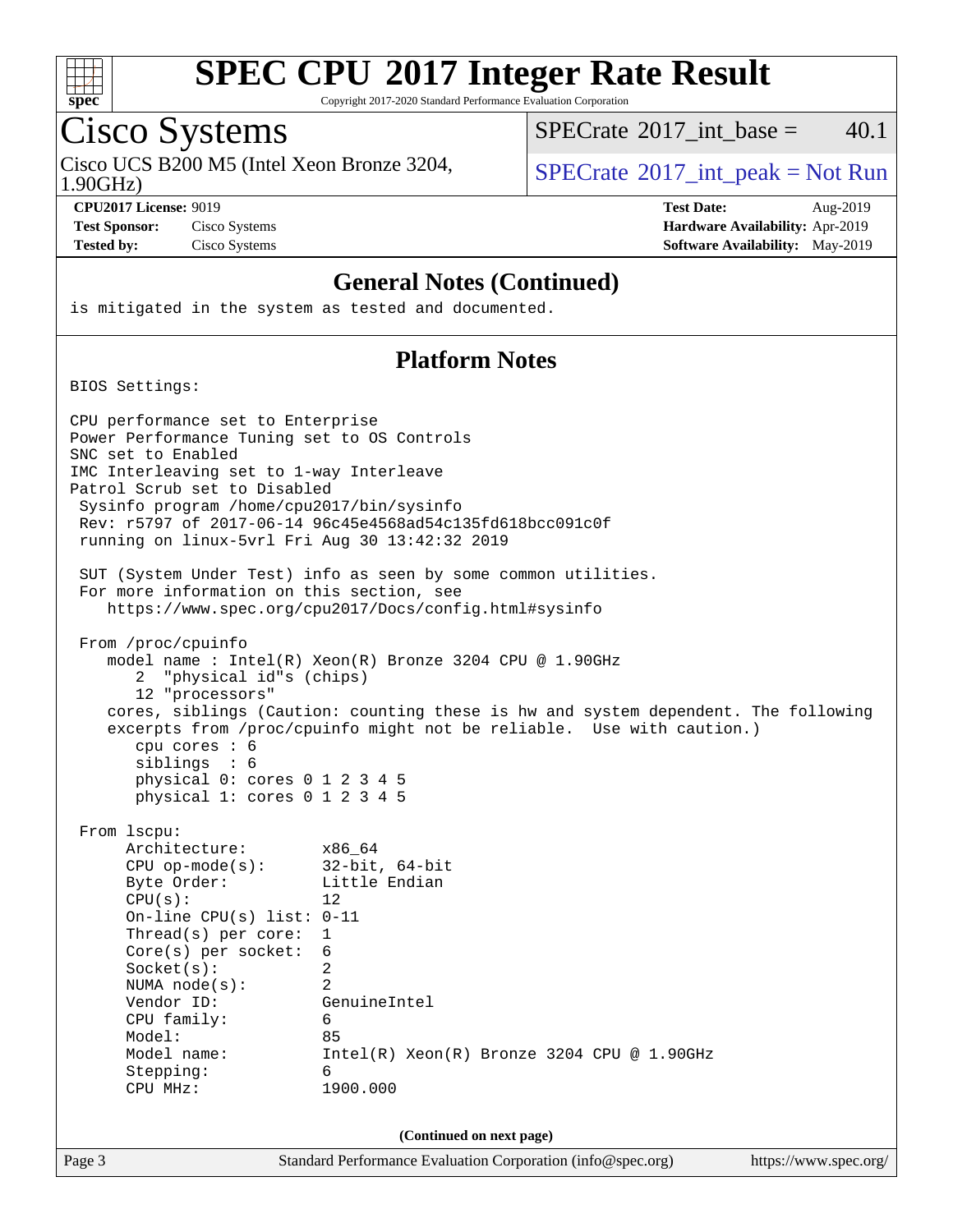

Copyright 2017-2020 Standard Performance Evaluation Corporation

Cisco Systems

1.90GHz) Cisco UCS B200 M5 (Intel Xeon Bronze 3204,  $SPECrate^{\circ}2017\_int\_peak = Not Run$  $SPECrate^{\circ}2017\_int\_peak = Not Run$ 

 $SPECTate$ <sup>®</sup>[2017\\_int\\_base =](http://www.spec.org/auto/cpu2017/Docs/result-fields.html#SPECrate2017intbase) 40.1

#### **[CPU2017 License:](http://www.spec.org/auto/cpu2017/Docs/result-fields.html#CPU2017License)** 9019 **[Test Date:](http://www.spec.org/auto/cpu2017/Docs/result-fields.html#TestDate)** Aug-2019

**[Test Sponsor:](http://www.spec.org/auto/cpu2017/Docs/result-fields.html#TestSponsor)** Cisco Systems **[Hardware Availability:](http://www.spec.org/auto/cpu2017/Docs/result-fields.html#HardwareAvailability)** Apr-2019 **[Tested by:](http://www.spec.org/auto/cpu2017/Docs/result-fields.html#Testedby)** Cisco Systems **[Software Availability:](http://www.spec.org/auto/cpu2017/Docs/result-fields.html#SoftwareAvailability)** May-2019

#### **[Platform Notes \(Continued\)](http://www.spec.org/auto/cpu2017/Docs/result-fields.html#PlatformNotes)**

| CPU max MHz:                                                                                                                                                                                                                                                                                                                    | 1900.0000                                                                                                                                                                                                                                                                                                                                                                                                                                                                                                                                                                                                                                                                                                                                                                                                                                                                |
|---------------------------------------------------------------------------------------------------------------------------------------------------------------------------------------------------------------------------------------------------------------------------------------------------------------------------------|--------------------------------------------------------------------------------------------------------------------------------------------------------------------------------------------------------------------------------------------------------------------------------------------------------------------------------------------------------------------------------------------------------------------------------------------------------------------------------------------------------------------------------------------------------------------------------------------------------------------------------------------------------------------------------------------------------------------------------------------------------------------------------------------------------------------------------------------------------------------------|
| CPU min MHz:                                                                                                                                                                                                                                                                                                                    | 800.0000                                                                                                                                                                                                                                                                                                                                                                                                                                                                                                                                                                                                                                                                                                                                                                                                                                                                 |
| BogoMIPS:<br>Virtualization:                                                                                                                                                                                                                                                                                                    | 3800.00<br>$VT - x$                                                                                                                                                                                                                                                                                                                                                                                                                                                                                                                                                                                                                                                                                                                                                                                                                                                      |
| L1d cache:                                                                                                                                                                                                                                                                                                                      | 32K                                                                                                                                                                                                                                                                                                                                                                                                                                                                                                                                                                                                                                                                                                                                                                                                                                                                      |
| Lli cache:                                                                                                                                                                                                                                                                                                                      | 32K                                                                                                                                                                                                                                                                                                                                                                                                                                                                                                                                                                                                                                                                                                                                                                                                                                                                      |
| L2 cache:                                                                                                                                                                                                                                                                                                                       | 1024K                                                                                                                                                                                                                                                                                                                                                                                                                                                                                                                                                                                                                                                                                                                                                                                                                                                                    |
| L3 cache:                                                                                                                                                                                                                                                                                                                       | 8448K                                                                                                                                                                                                                                                                                                                                                                                                                                                                                                                                                                                                                                                                                                                                                                                                                                                                    |
| NUMA $node0$ $CPU(s)$ :                                                                                                                                                                                                                                                                                                         | $0 - 5$                                                                                                                                                                                                                                                                                                                                                                                                                                                                                                                                                                                                                                                                                                                                                                                                                                                                  |
| NUMA nodel CPU(s):                                                                                                                                                                                                                                                                                                              | $6 - 11$                                                                                                                                                                                                                                                                                                                                                                                                                                                                                                                                                                                                                                                                                                                                                                                                                                                                 |
| Flags:                                                                                                                                                                                                                                                                                                                          | fpu vme de pse tsc msr pae mce cx8 apic sep mtrr pge mca cmov                                                                                                                                                                                                                                                                                                                                                                                                                                                                                                                                                                                                                                                                                                                                                                                                            |
| avx512_vnni arch_capabilities ssbd                                                                                                                                                                                                                                                                                              | pat pse36 clflush dts acpi mmx fxsr sse sse2 ss ht tm pbe syscall nx pdpelgb rdtscp<br>lm constant_tsc art arch_perfmon pebs bts rep_good nopl xtopology nonstop_tsc cpuid<br>aperfmperf tsc_known_freq pni pclmulqdq dtes64 monitor ds_cpl vmx smx est tm2 ssse3<br>sdbg fma cx16 xtpr pdcm pcid dca sse4_1 sse4_2 x2apic movbe popcnt<br>tsc_deadline_timer aes xsave avx f16c rdrand lahf_lm abm 3dnowprefetch cpuid_fault<br>epb cat_13 cdp_13 invpcid_single intel_ppin mba tpr_shadow vnmi flexpriority ept<br>vpid fsgsbase tsc_adjust bmil hle avx2 smep bmi2 erms invpcid rtm cqm mpx rdt_a<br>avx512f avx512dq rdseed adx smap clflushopt clwb intel_pt avx512cd avx512bw avx512vl<br>xsaveopt xsavec xgetbvl xsaves cqm_llc cqm_occup_llc cqm_mbm_total cqm_mbm_local<br>ibpb ibrs stibp dtherm arat pln pts hwp hwp_act_window hwp_epp hwp_pkg_req pku ospke |
| /proc/cpuinfo cache data<br>cache size : 8448 KB                                                                                                                                                                                                                                                                                |                                                                                                                                                                                                                                                                                                                                                                                                                                                                                                                                                                                                                                                                                                                                                                                                                                                                          |
| physical chip.<br>$available: 2 nodes (0-1)$<br>node 0 cpus: 0 1 2 3 4 5<br>node 0 size: 386534 MB<br>node 0 free: 386080 MB<br>node 1 cpus: 6 7 8 9 10 11<br>node 1 size: 387047 MB<br>node 1 free: 386619 MB<br>node distances:<br>node<br>$\overline{\phantom{0}}$<br>$\overline{\phantom{0}}$<br>10 21<br>0:<br>21 10<br>1: | From numactl --hardware WARNING: a numactl 'node' might or might not correspond to a                                                                                                                                                                                                                                                                                                                                                                                                                                                                                                                                                                                                                                                                                                                                                                                     |
| From /proc/meminfo<br>MemTotal:<br>792147732 kB<br>HugePages_Total:<br>Hugepagesize:                                                                                                                                                                                                                                            | 0<br>2048 kB                                                                                                                                                                                                                                                                                                                                                                                                                                                                                                                                                                                                                                                                                                                                                                                                                                                             |
| From /etc/*release* /etc/*version*<br>os-release:                                                                                                                                                                                                                                                                               |                                                                                                                                                                                                                                                                                                                                                                                                                                                                                                                                                                                                                                                                                                                                                                                                                                                                          |
|                                                                                                                                                                                                                                                                                                                                 | (Continued on next page)                                                                                                                                                                                                                                                                                                                                                                                                                                                                                                                                                                                                                                                                                                                                                                                                                                                 |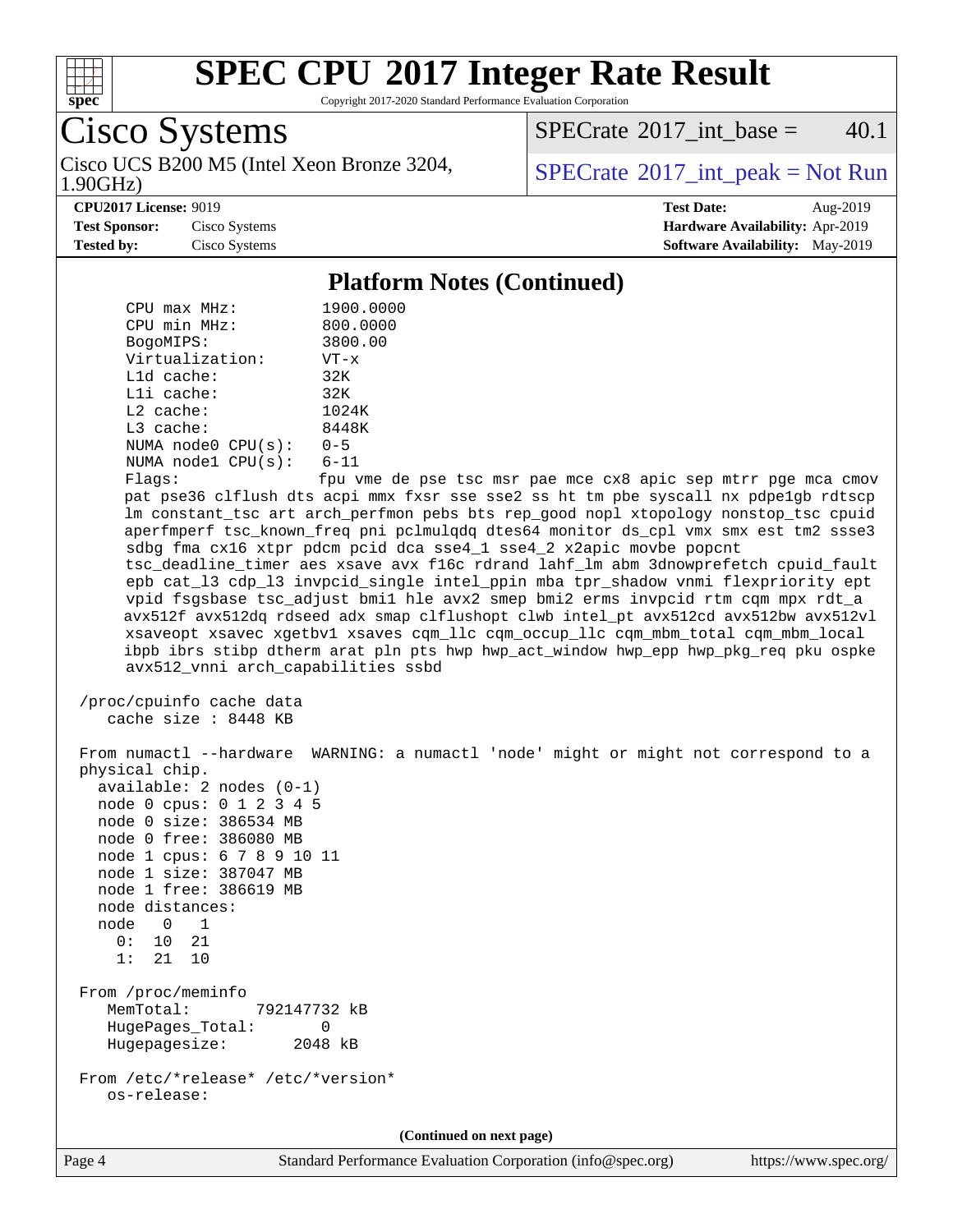

Copyright 2017-2020 Standard Performance Evaluation Corporation

## Cisco Systems

1.90GHz) Cisco UCS B200 M5 (Intel Xeon Bronze 3204,  $\vert$  [SPECrate](http://www.spec.org/auto/cpu2017/Docs/result-fields.html#SPECrate2017intpeak) 2017 int peak = Not Run

[SPECrate](http://www.spec.org/auto/cpu2017/Docs/result-fields.html#SPECrate2017intbase)<sup>®</sup>2017 int base =  $40.1$ 

**[CPU2017 License:](http://www.spec.org/auto/cpu2017/Docs/result-fields.html#CPU2017License)** 9019 **[Test Date:](http://www.spec.org/auto/cpu2017/Docs/result-fields.html#TestDate)** Aug-2019 **[Test Sponsor:](http://www.spec.org/auto/cpu2017/Docs/result-fields.html#TestSponsor)** Cisco Systems **[Hardware Availability:](http://www.spec.org/auto/cpu2017/Docs/result-fields.html#HardwareAvailability)** Apr-2019 **[Tested by:](http://www.spec.org/auto/cpu2017/Docs/result-fields.html#Testedby)** Cisco Systems **[Software Availability:](http://www.spec.org/auto/cpu2017/Docs/result-fields.html#SoftwareAvailability)** May-2019

#### **[Platform Notes \(Continued\)](http://www.spec.org/auto/cpu2017/Docs/result-fields.html#PlatformNotes)**

 NAME="SLES" VERSION="15" VERSION\_ID="15" PRETTY\_NAME="SUSE Linux Enterprise Server 15" ID="sles" ID\_LIKE="suse" ANSI\_COLOR="0;32" CPE\_NAME="cpe:/o:suse:sles:15"

uname -a:

 Linux linux-5vrl 4.12.14-23-default #1 SMP Tue May 29 21:04:44 UTC 2018 (cd0437b) x86\_64 x86\_64 x86\_64 GNU/Linux

run-level 3 Aug 30 13:27

 SPEC is set to: /home/cpu2017 Filesystem Type Size Used Avail Use% Mounted on /dev/sdb1 btrfs 224G 15G 208G 7% /home

 Additional information from dmidecode follows. WARNING: Use caution when you interpret this section. The 'dmidecode' program reads system data which is "intended to allow hardware to be accurately determined", but the intent may not be met, as there are frequent changes to hardware, firmware, and the "DMTF SMBIOS" standard. BIOS Cisco Systems, Inc. B200M5.4.0.4b.0.0407191258 04/07/2019 Memory: 24x 0xCE00 M393A4K40CB2-CVF 32 GB 2 rank 2933, configured at 2133

(End of data from sysinfo program)

#### **[Compiler Version Notes](http://www.spec.org/auto/cpu2017/Docs/result-fields.html#CompilerVersionNotes)**

============================================================================== C  $\vert$  500.perlbench\_r(base) 502.gcc\_r(base) 505.mcf\_r(base) | 525.x264\_r(base) 557.xz\_r(base) ------------------------------------------------------------------------------ Intel(R) C Intel(R) 64 Compiler for applications running on Intel(R)  $64$ , Version 19.0.4.227 Build 20190416 Copyright (C) 1985-2019 Intel Corporation. All rights reserved. ------------------------------------------------------------------------------ ==============================================================================  $C++$  | 520.omnetpp\_r(base) 523.xalancbmk\_r(base) 531.deepsjeng\_r(base) | 541.leela\_r(base) ------------------------------------------------------------------------------ Intel(R)  $C++$  Intel(R) 64 Compiler for applications running on Intel(R) 64, Version 19.0.4.227 Build 20190416 **(Continued on next page)**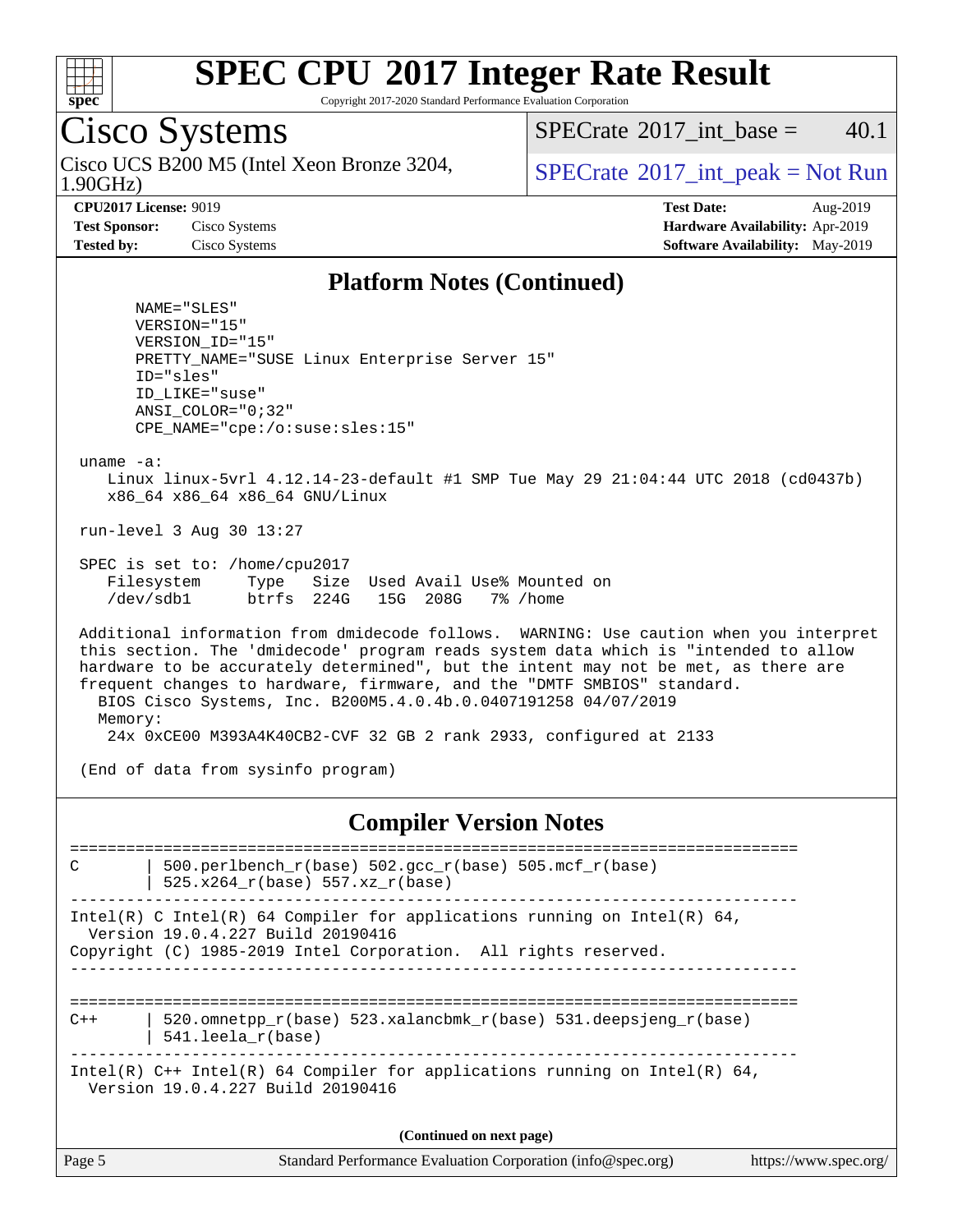

Copyright 2017-2020 Standard Performance Evaluation Corporation

## Cisco Systems

Cisco UCS B200 M5 (Intel Xeon Bronze 3204,  $\vert$  [SPECrate](http://www.spec.org/auto/cpu2017/Docs/result-fields.html#SPECrate2017intpeak) 2017 int peak = Not Run

[SPECrate](http://www.spec.org/auto/cpu2017/Docs/result-fields.html#SPECrate2017intbase)<sup>®</sup>2017 int base =  $40.1$ 

1.90GHz)

**[Test Sponsor:](http://www.spec.org/auto/cpu2017/Docs/result-fields.html#TestSponsor)** Cisco Systems **[Hardware Availability:](http://www.spec.org/auto/cpu2017/Docs/result-fields.html#HardwareAvailability)** Apr-2019 **[Tested by:](http://www.spec.org/auto/cpu2017/Docs/result-fields.html#Testedby)** Cisco Systems **[Software Availability:](http://www.spec.org/auto/cpu2017/Docs/result-fields.html#SoftwareAvailability)** May-2019

**[CPU2017 License:](http://www.spec.org/auto/cpu2017/Docs/result-fields.html#CPU2017License)** 9019 **[Test Date:](http://www.spec.org/auto/cpu2017/Docs/result-fields.html#TestDate)** Aug-2019

#### **[Compiler Version Notes \(Continued\)](http://www.spec.org/auto/cpu2017/Docs/result-fields.html#CompilerVersionNotes)**

Copyright (C) 1985-2019 Intel Corporation. All rights reserved.

------------------------------------------------------------------------------ ==============================================================================

Fortran | 548.exchange2\_r(base)

------------------------------------------------------------------------------ Intel(R) Fortran Intel(R) 64 Compiler for applications running on Intel(R)

64, Version 19.0.4.227 Build 20190416

Copyright (C) 1985-2019 Intel Corporation. All rights reserved.

------------------------------------------------------------------------------

### **[Base Compiler Invocation](http://www.spec.org/auto/cpu2017/Docs/result-fields.html#BaseCompilerInvocation)**

[C benchmarks](http://www.spec.org/auto/cpu2017/Docs/result-fields.html#Cbenchmarks):

[icc -m64 -std=c11](http://www.spec.org/cpu2017/results/res2019q3/cpu2017-20190903-17721.flags.html#user_CCbase_intel_icc_64bit_c11_33ee0cdaae7deeeab2a9725423ba97205ce30f63b9926c2519791662299b76a0318f32ddfffdc46587804de3178b4f9328c46fa7c2b0cd779d7a61945c91cd35)

[C++ benchmarks:](http://www.spec.org/auto/cpu2017/Docs/result-fields.html#CXXbenchmarks) [icpc -m64](http://www.spec.org/cpu2017/results/res2019q3/cpu2017-20190903-17721.flags.html#user_CXXbase_intel_icpc_64bit_4ecb2543ae3f1412ef961e0650ca070fec7b7afdcd6ed48761b84423119d1bf6bdf5cad15b44d48e7256388bc77273b966e5eb805aefd121eb22e9299b2ec9d9)

[Fortran benchmarks](http://www.spec.org/auto/cpu2017/Docs/result-fields.html#Fortranbenchmarks): [ifort -m64](http://www.spec.org/cpu2017/results/res2019q3/cpu2017-20190903-17721.flags.html#user_FCbase_intel_ifort_64bit_24f2bb282fbaeffd6157abe4f878425411749daecae9a33200eee2bee2fe76f3b89351d69a8130dd5949958ce389cf37ff59a95e7a40d588e8d3a57e0c3fd751)

## **[Base Portability Flags](http://www.spec.org/auto/cpu2017/Docs/result-fields.html#BasePortabilityFlags)**

 500.perlbench\_r: [-DSPEC\\_LP64](http://www.spec.org/cpu2017/results/res2019q3/cpu2017-20190903-17721.flags.html#b500.perlbench_r_basePORTABILITY_DSPEC_LP64) [-DSPEC\\_LINUX\\_X64](http://www.spec.org/cpu2017/results/res2019q3/cpu2017-20190903-17721.flags.html#b500.perlbench_r_baseCPORTABILITY_DSPEC_LINUX_X64) 502.gcc\_r: [-DSPEC\\_LP64](http://www.spec.org/cpu2017/results/res2019q3/cpu2017-20190903-17721.flags.html#suite_basePORTABILITY502_gcc_r_DSPEC_LP64) 505.mcf\_r: [-DSPEC\\_LP64](http://www.spec.org/cpu2017/results/res2019q3/cpu2017-20190903-17721.flags.html#suite_basePORTABILITY505_mcf_r_DSPEC_LP64) 520.omnetpp\_r: [-DSPEC\\_LP64](http://www.spec.org/cpu2017/results/res2019q3/cpu2017-20190903-17721.flags.html#suite_basePORTABILITY520_omnetpp_r_DSPEC_LP64) 523.xalancbmk\_r: [-DSPEC\\_LP64](http://www.spec.org/cpu2017/results/res2019q3/cpu2017-20190903-17721.flags.html#suite_basePORTABILITY523_xalancbmk_r_DSPEC_LP64) [-DSPEC\\_LINUX](http://www.spec.org/cpu2017/results/res2019q3/cpu2017-20190903-17721.flags.html#b523.xalancbmk_r_baseCXXPORTABILITY_DSPEC_LINUX) 525.x264\_r: [-DSPEC\\_LP64](http://www.spec.org/cpu2017/results/res2019q3/cpu2017-20190903-17721.flags.html#suite_basePORTABILITY525_x264_r_DSPEC_LP64) 531.deepsjeng\_r: [-DSPEC\\_LP64](http://www.spec.org/cpu2017/results/res2019q3/cpu2017-20190903-17721.flags.html#suite_basePORTABILITY531_deepsjeng_r_DSPEC_LP64) 541.leela\_r: [-DSPEC\\_LP64](http://www.spec.org/cpu2017/results/res2019q3/cpu2017-20190903-17721.flags.html#suite_basePORTABILITY541_leela_r_DSPEC_LP64) 548.exchange2\_r: [-DSPEC\\_LP64](http://www.spec.org/cpu2017/results/res2019q3/cpu2017-20190903-17721.flags.html#suite_basePORTABILITY548_exchange2_r_DSPEC_LP64) 557.xz\_r: [-DSPEC\\_LP64](http://www.spec.org/cpu2017/results/res2019q3/cpu2017-20190903-17721.flags.html#suite_basePORTABILITY557_xz_r_DSPEC_LP64)

## **[Base Optimization Flags](http://www.spec.org/auto/cpu2017/Docs/result-fields.html#BaseOptimizationFlags)**

#### [C benchmarks](http://www.spec.org/auto/cpu2017/Docs/result-fields.html#Cbenchmarks):

[-Wl,-z,muldefs](http://www.spec.org/cpu2017/results/res2019q3/cpu2017-20190903-17721.flags.html#user_CCbase_link_force_multiple1_b4cbdb97b34bdee9ceefcfe54f4c8ea74255f0b02a4b23e853cdb0e18eb4525ac79b5a88067c842dd0ee6996c24547a27a4b99331201badda8798ef8a743f577) [-xCORE-AVX512](http://www.spec.org/cpu2017/results/res2019q3/cpu2017-20190903-17721.flags.html#user_CCbase_f-xCORE-AVX512) [-ipo](http://www.spec.org/cpu2017/results/res2019q3/cpu2017-20190903-17721.flags.html#user_CCbase_f-ipo) [-O3](http://www.spec.org/cpu2017/results/res2019q3/cpu2017-20190903-17721.flags.html#user_CCbase_f-O3) [-no-prec-div](http://www.spec.org/cpu2017/results/res2019q3/cpu2017-20190903-17721.flags.html#user_CCbase_f-no-prec-div)

[-qopt-mem-layout-trans=4](http://www.spec.org/cpu2017/results/res2019q3/cpu2017-20190903-17721.flags.html#user_CCbase_f-qopt-mem-layout-trans_fa39e755916c150a61361b7846f310bcdf6f04e385ef281cadf3647acec3f0ae266d1a1d22d972a7087a248fd4e6ca390a3634700869573d231a252c784941a8)

[-L/usr/local/IntelCompiler19/compilers\\_and\\_libraries\\_2019.4.227/linux/compiler/lib/intel64](http://www.spec.org/cpu2017/results/res2019q3/cpu2017-20190903-17721.flags.html#user_CCbase_qkmalloc_link_0ffe0cb02c68ef1b443a077c7888c10c67ca0d1dd7138472156f06a085bbad385f78d49618ad55dca9db3b1608e84afc2f69b4003b1d1ca498a9fc1462ccefda)

**(Continued on next page)**

|  | Page 6 |  |
|--|--------|--|
|--|--------|--|

Page 6 Standard Performance Evaluation Corporation [\(info@spec.org\)](mailto:info@spec.org) <https://www.spec.org/>